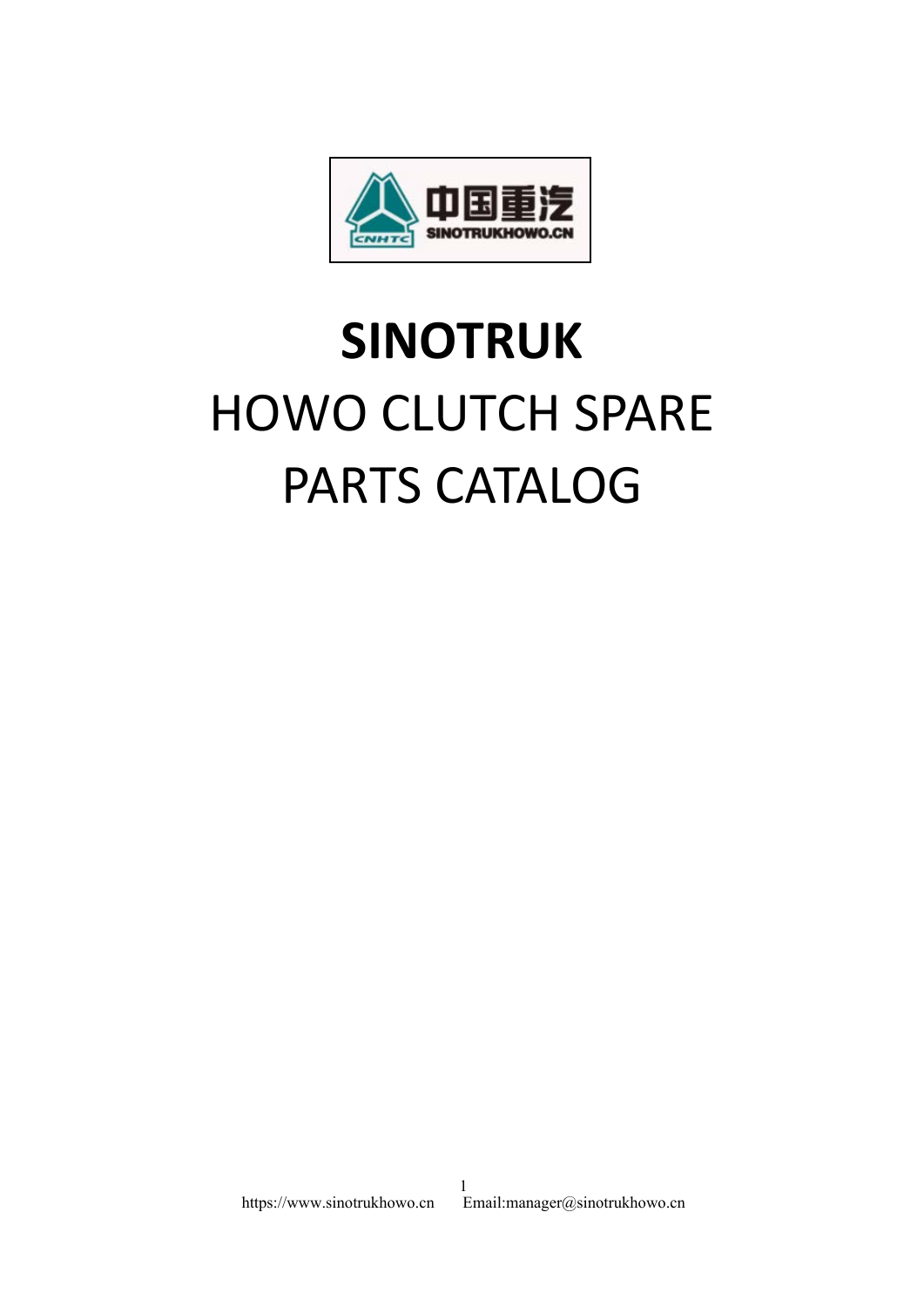## **INDEX**

| <b>INDEX</b>                    |        |
|---------------------------------|--------|
|                                 |        |
| <b>Clutch Control System</b>    | Page 3 |
| <b>Clutch Control Mechanism</b> | Page 5 |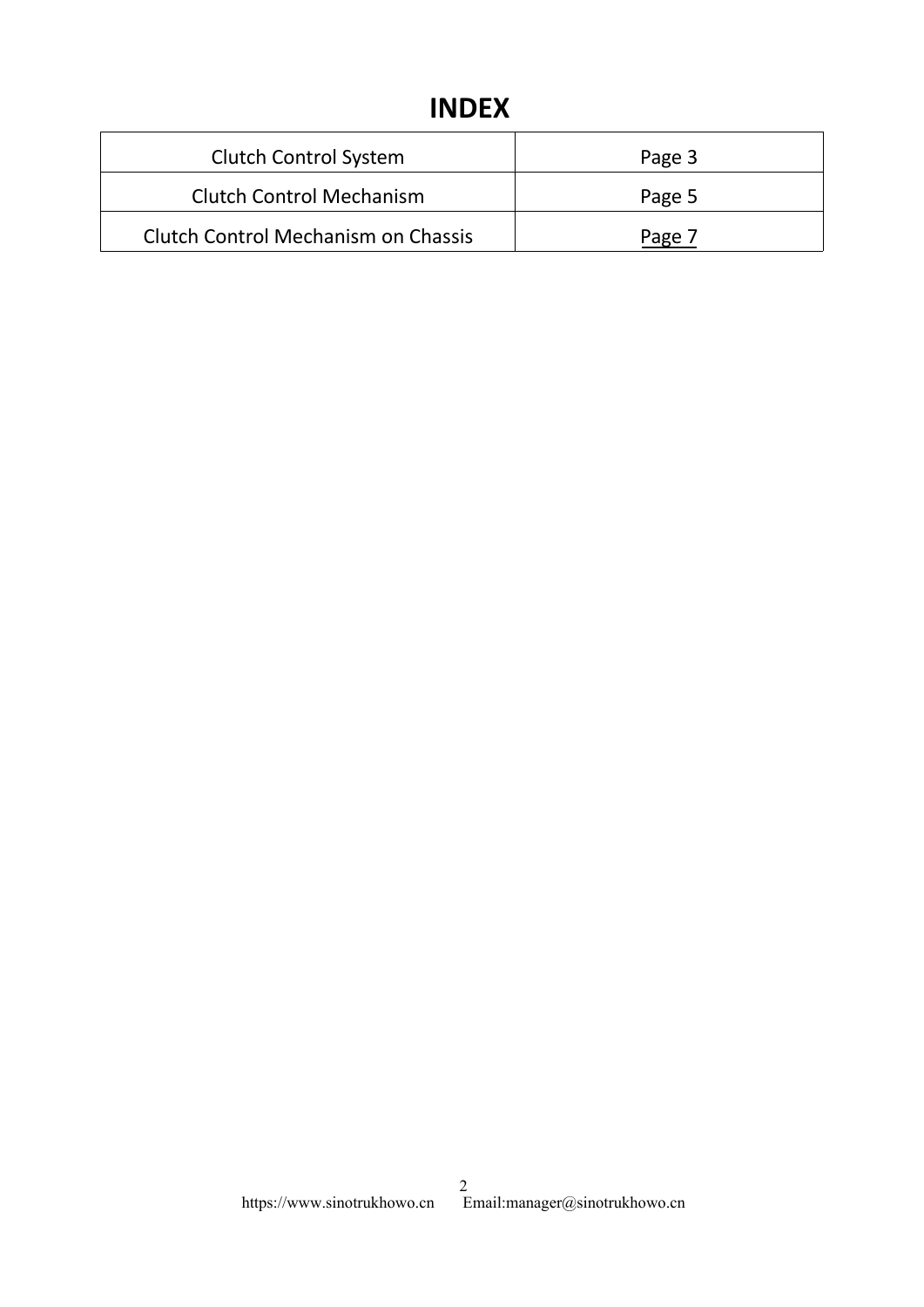

| Clutch Control System |              |                       |
|-----------------------|--------------|-----------------------|
| Serial                | Part Number  | Part Name             |
| 0                     | BZ1560161090 | Pressure plate        |
| $\mathbf 0$           | BZ9114160013 | Pressure plate        |
| $\mathbf{1}$          | BZ1560161093 | Pressure plate        |
| $\overline{2}$        | BZ1560161212 | Thrust ring           |
| 3                     | BZ1560161100 | Separation lever pin  |
| 4                     | BZ1560161119 | <b>Hex Bolts</b>      |
| 5                     | BZ1560161112 | Adjusting nut         |
| 6                     | BZ1560161113 | Locking plate         |
| $\overline{7}$        | BZ1560161115 | Pressure plate spring |
| 7a                    | BZ1560161116 | Pressure plate spring |
| 8                     | BZ1560161097 | Spring leaf           |
| 9                     | BZ1560161081 | Spring assembly       |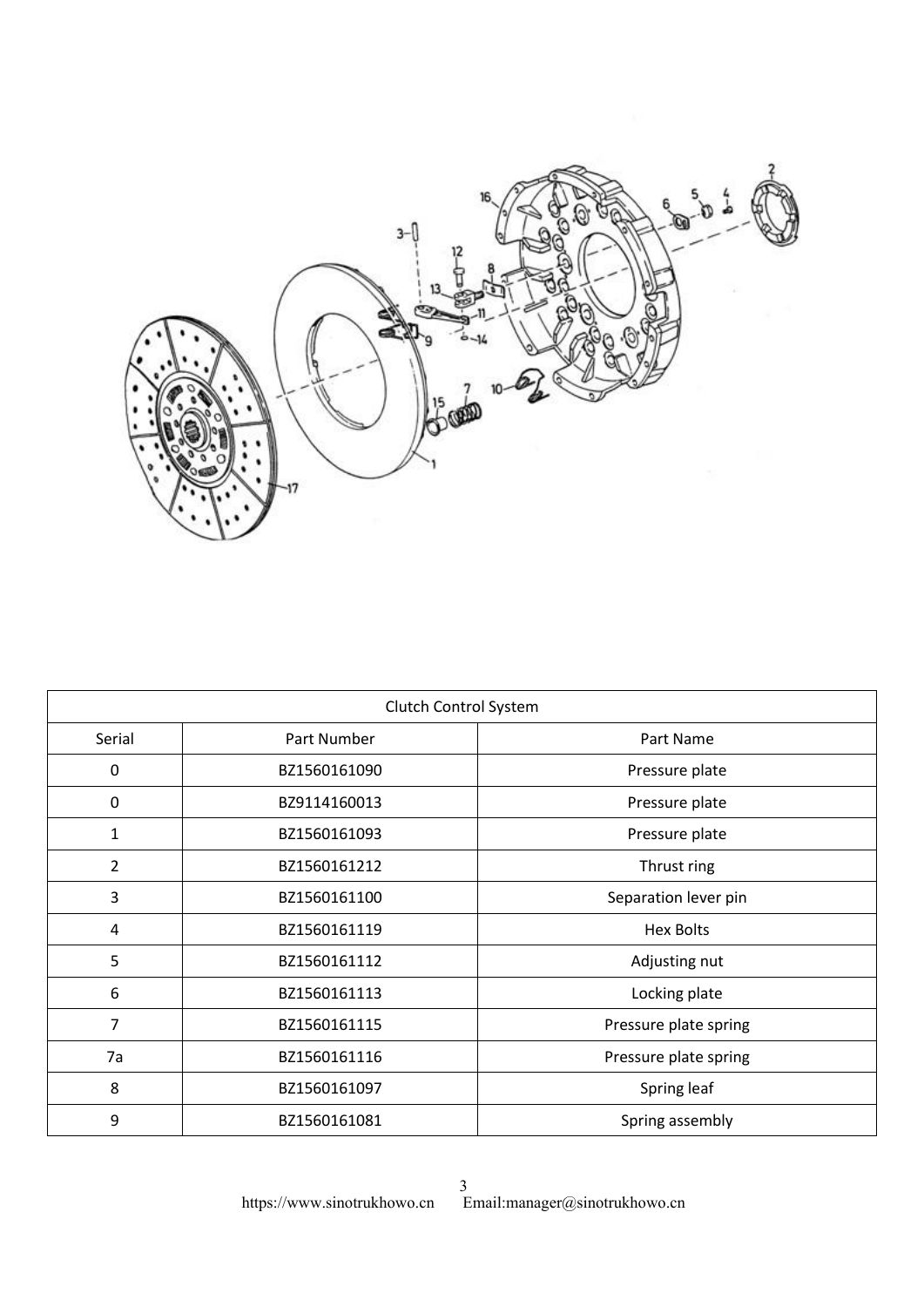| 10 | BZ1560161084 | Separation spring   |
|----|--------------|---------------------|
| 11 | BZ1560161096 | Separation lever    |
| 12 | BZ1560161114 | Connecting pin      |
| 13 | BZ1560161108 | Adjustment fork     |
| 14 | Q43710       | Wire retaining ring |
| 15 | BZ1560161117 | Spring seat         |
| 16 | BZ1560161125 | Clutch cover        |
| 17 |              | Clutch disk         |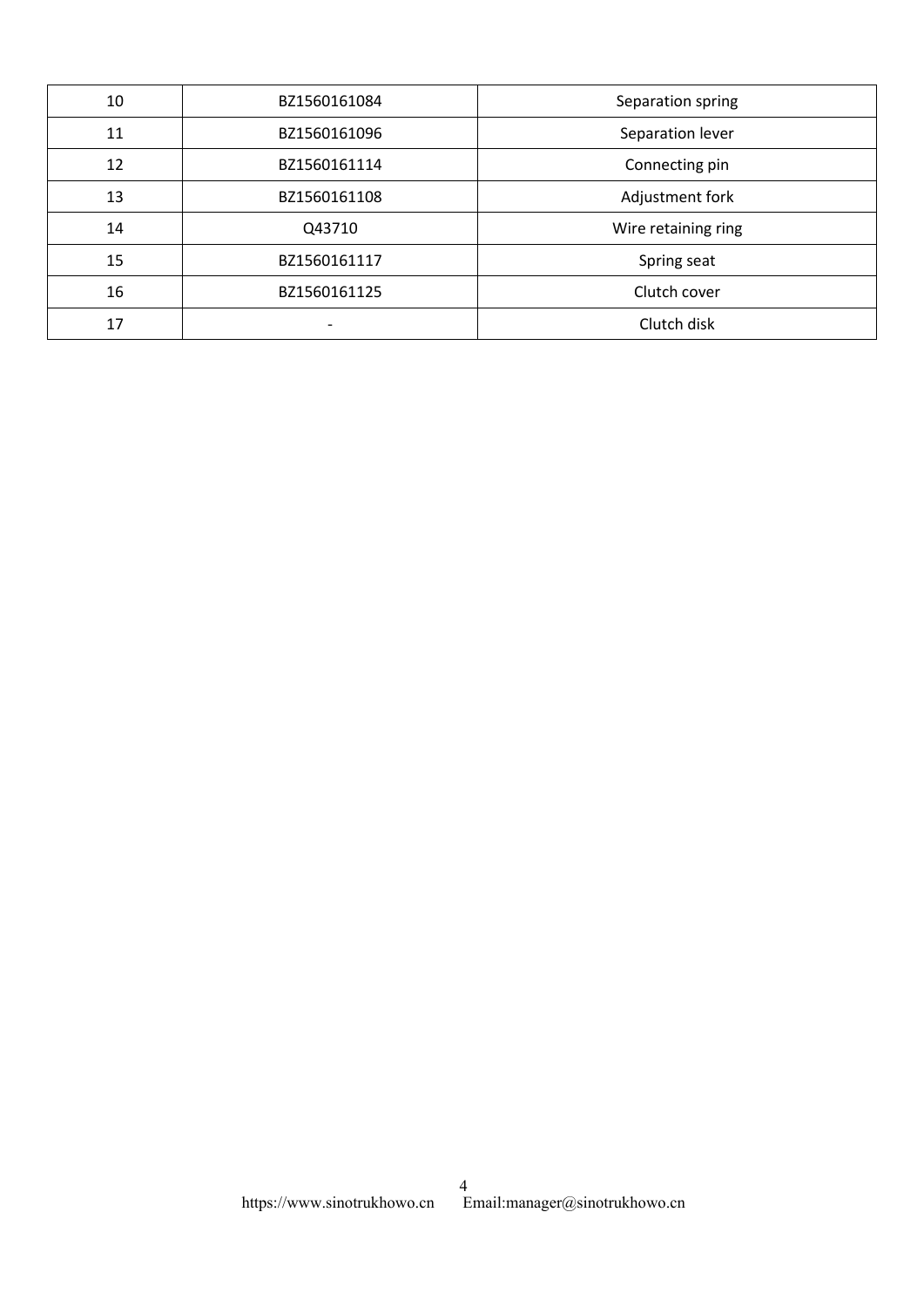

驾驶室部分

| <b>Clutch Control Mechanism</b> |              |                    |
|---------------------------------|--------------|--------------------|
| Serial                          | Part Number  | Part Name          |
| 1                               | AZ9719230045 | Clutch pedal       |
| $\overline{2}$                  | AZ9123230226 | Pedal rubber cover |
| 3                               | AZ9123360067 | Plug               |
| 4                               | AZ9719360060 | bushing            |
| 5                               | Q150B0845    | Hexagon head bolts |
| 6                               | Q40308       | Spring washer      |
| 7                               | Q340B08      | <b>Nut</b>         |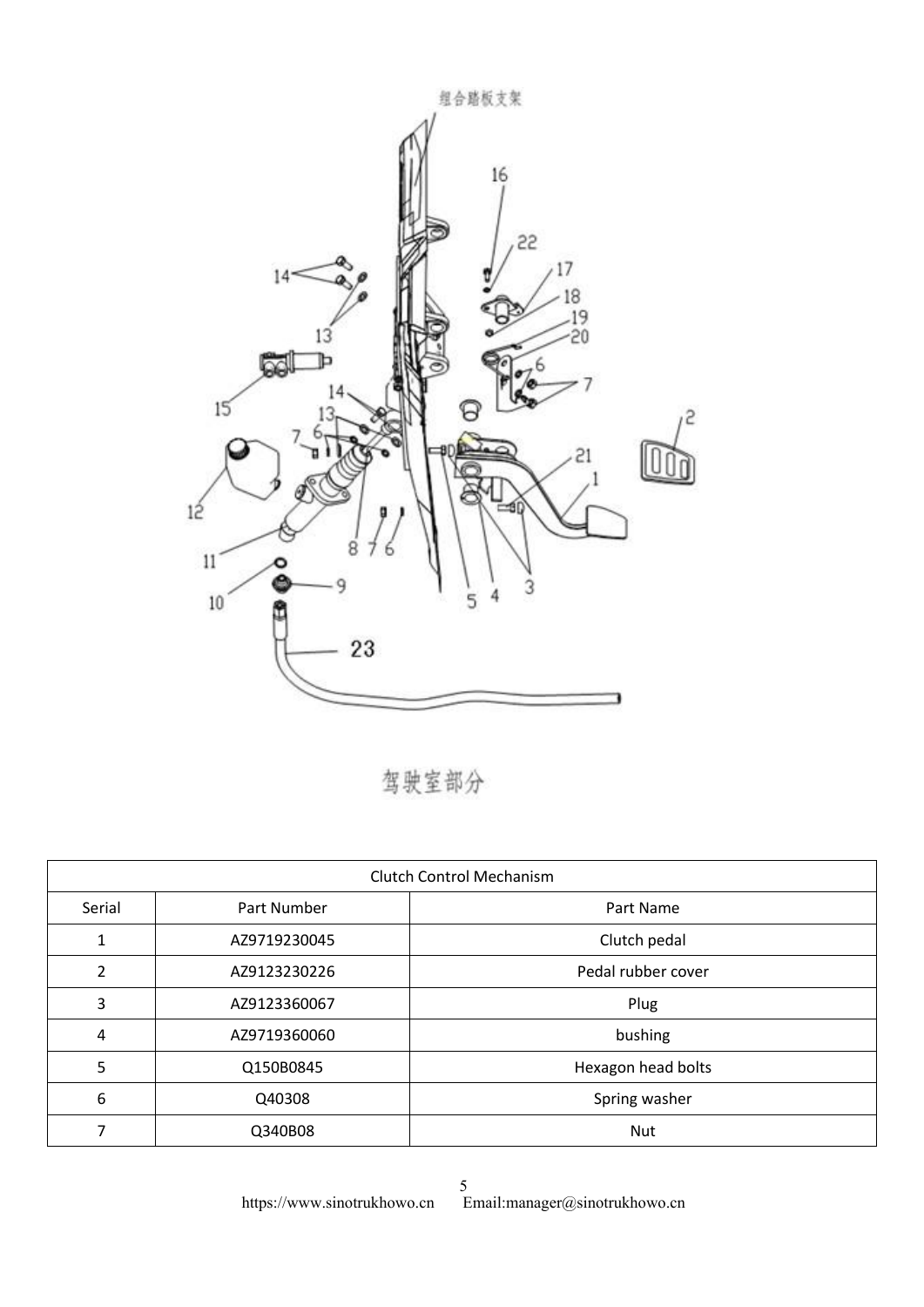| 8  | AZ9719230016 | Clutch master cylinder push rod |
|----|--------------|---------------------------------|
| 9  | AZ9160230092 | Connector body                  |
| 10 | Q72314T5F    | Sealing washer                  |
| 11 | WG9719230015 | Clutch master cylinder          |
| 12 | WG9719230014 | Oil storage tank                |
| 13 | Q40108       | <b>Flat Washers</b>             |
| 14 | Q150B0820    | bolt                            |
| 15 | WG9719230011 | Clutch brake control valve      |
| 16 | Q150B0615    | bolt                            |
| 17 | AZ9719230012 | Bracket welding assembly        |
| 18 | Q340B06      | <b>Nut</b>                      |
| 19 | AZ9719230009 | Return spring                   |
| 20 | AZ9719230007 | Spring bracket                  |
| 21 | Q150B0830    | bolt                            |
| 22 | Q40306       | Spring washer                   |
| 23 | WG9719230027 | High-pressure pipeline          |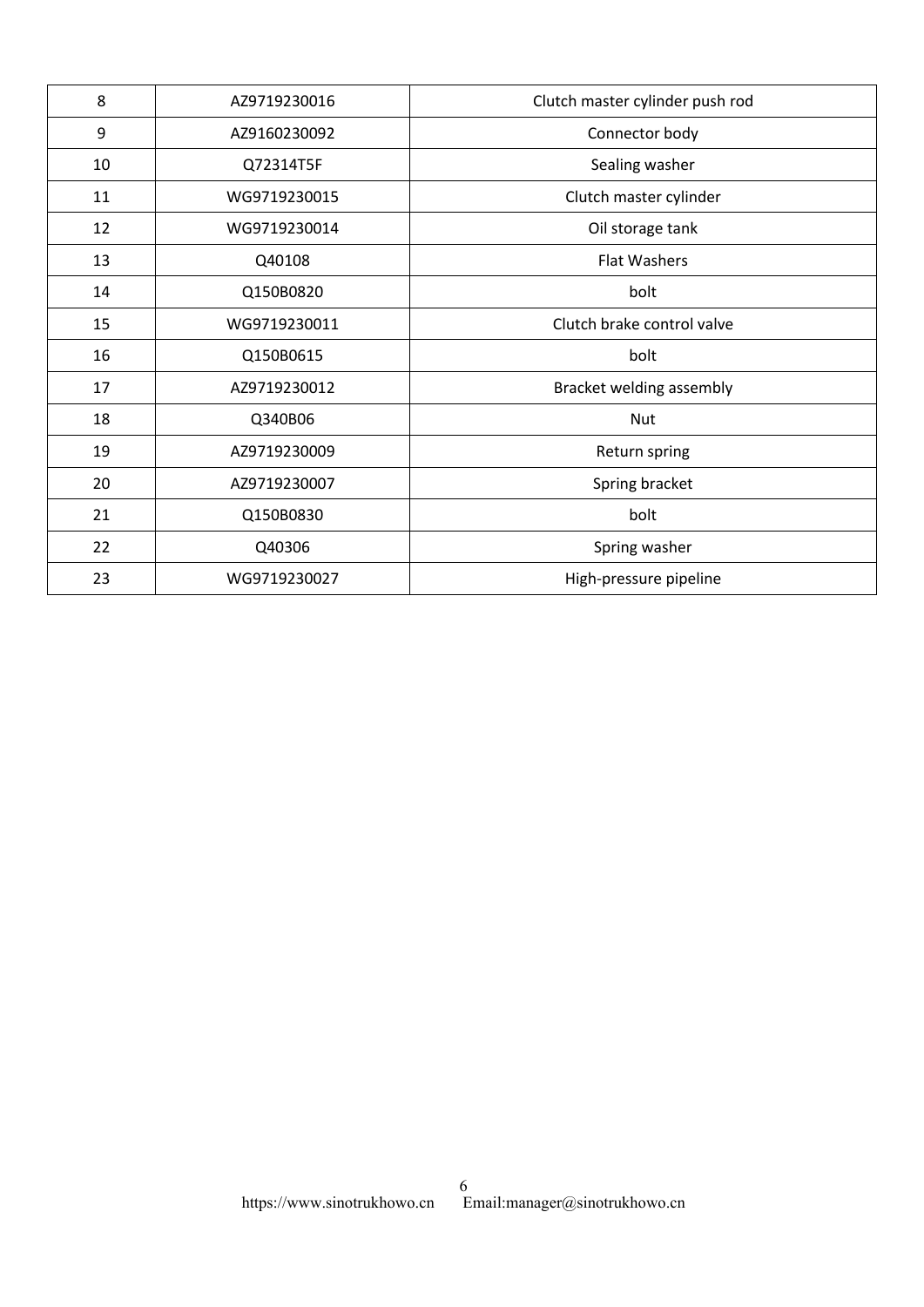<span id="page-6-0"></span>



底盘部分

| Clutch Control Mechanism on Chassis |               |                                       |
|-------------------------------------|---------------|---------------------------------------|
| Serial                              | Part Number   | Part Name                             |
| $\mathbf{1}$                        | WG9114230018  | Clutch booster cylinder 430           |
| $\mathbf{1}$                        | WG9114230023  | Clutch booster cylinder 420 fuller    |
| $\mathbf{1}$                        | WG9114230029  | Clutch booster cylinder 420 ZF S6-120 |
| 1                                   | WG9114230030  | Clutch booster cylinder 420 ZF S6-150 |
| $\overline{2}$                      | Q41208        | Lock washer                           |
| 3                                   | Q150B0830     | bolt                                  |
| 4                                   | 190003179781  | tube                                  |
| 5                                   | Q72314T5F     | Sealing washer                        |
| 6                                   | 190003962621  | <b>Hollow bolt</b>                    |
| 7                                   | WG9719230027  | High-pressure pipeline                |
| 8                                   | WG99100270119 | Hose connector                        |
| 9                                   | 190003962627  | Hollow bolt                           |
| 10                                  | Q72316T5F     | Sealing washer                        |
| 11                                  | 199112230033  | Clutch fork shaft welding assembly    |
| 12                                  | AZ9114230004  | Separation rocker welding assembly    |
| 13                                  | Q33210        | <b>Nut</b>                            |
| 14                                  | Q340B10       | <b>Nut</b>                            |

 https://www.sinotrukhowo.cn Email:manager@sinotrukhowo.cn